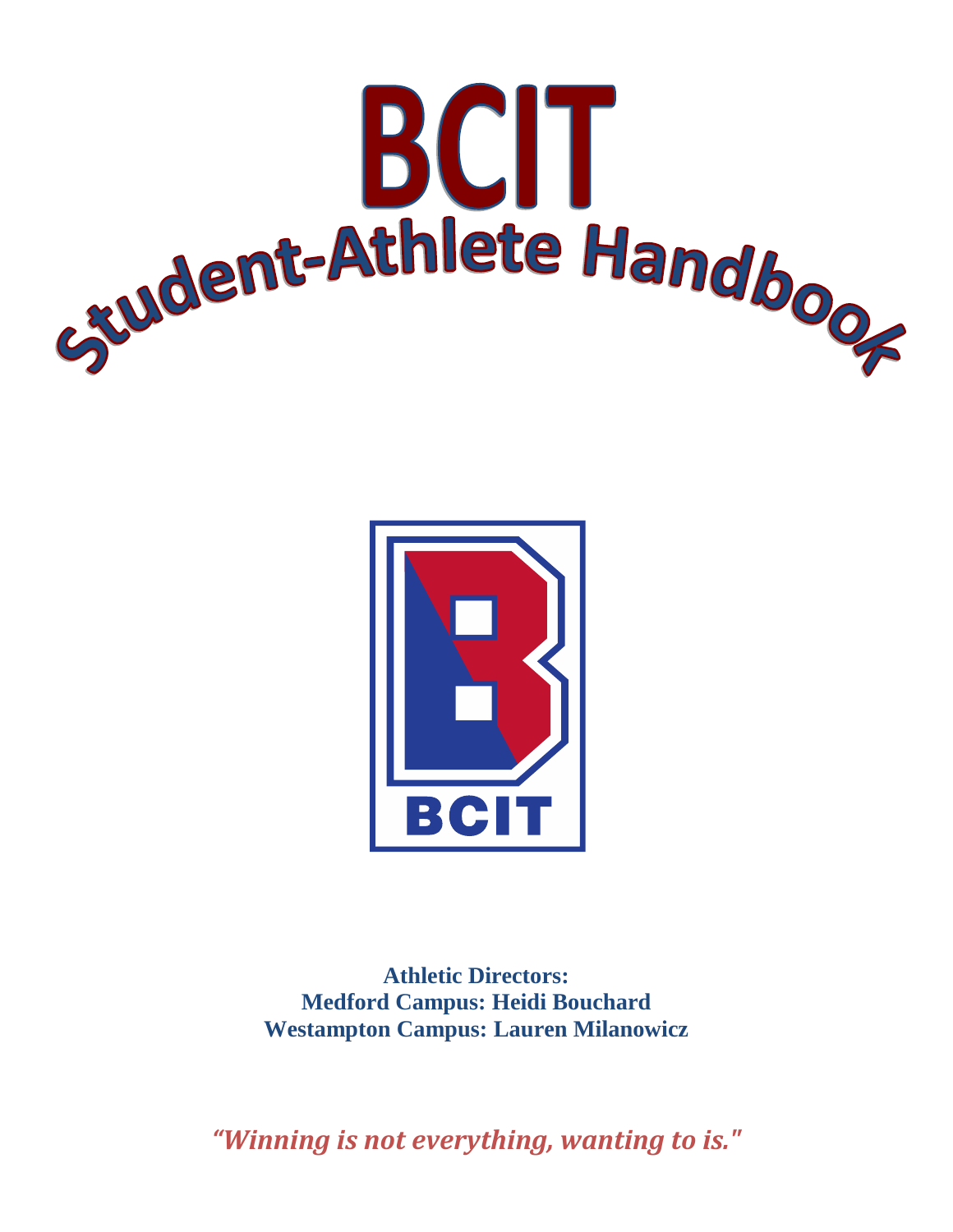# **TABLE OF CONTENTS**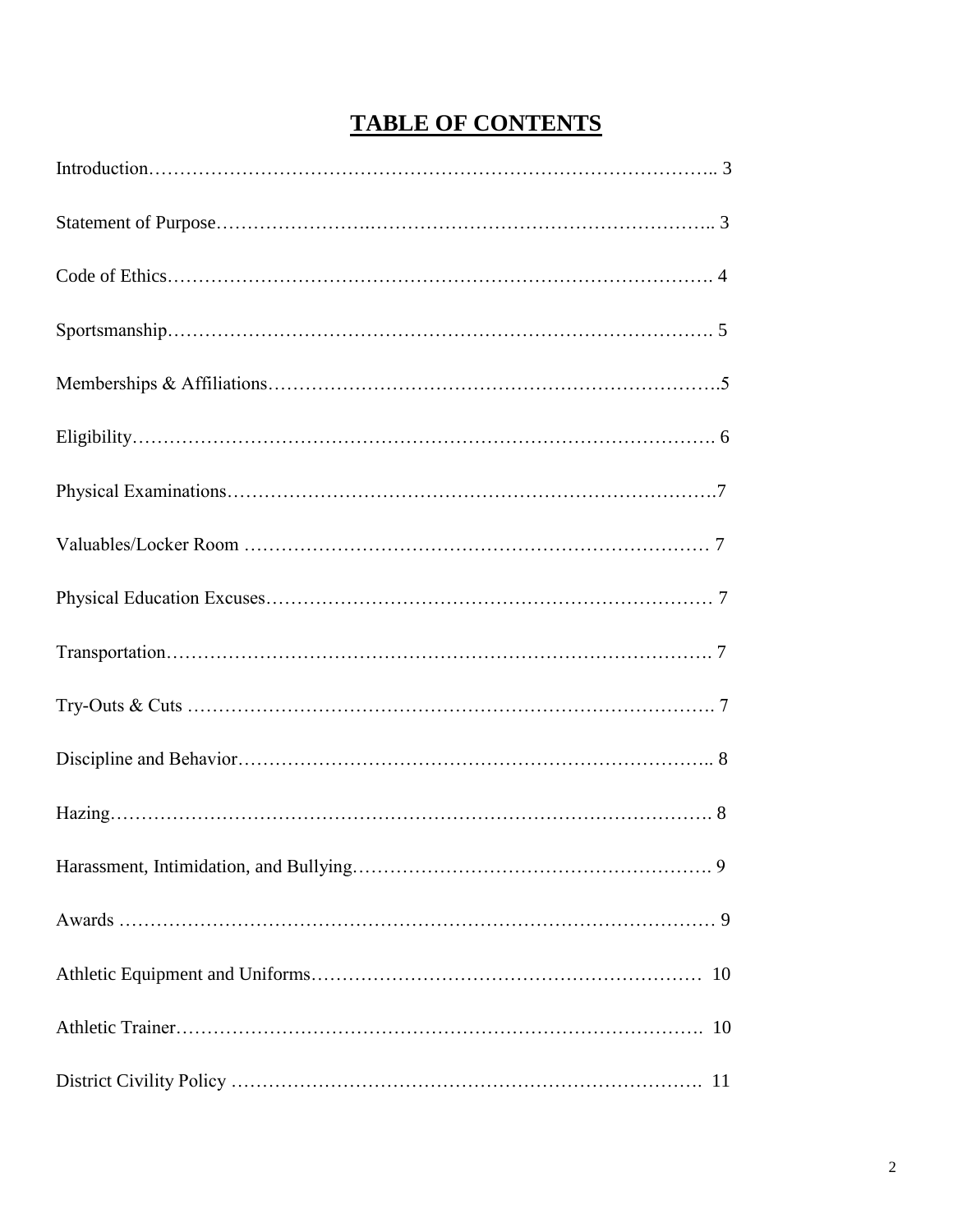# **INTRODUCTION**

This Student-Athlete's Handbook was created to provide you with basic information that is important to your participation in the interscholastic athletic program. The intent of the handbook is to make your participation in the BCIT Program as trouble free and rewarding as possible. Athletics are an essential aspect of the total school program, and often provide many educational and growth experiences that may not be learned in the classroom.

Participation in athletics is a privilege in which all eligible students have the opportunity to exercise. Adherence to all team, school, and district policies is a requirement to maintain this privilege. Through voluntary participation, the athlete gives time, energy, and loyalty to the program.

The objective of our athletic programs is to teach our students the skills they will need to be successful in their lives. Participation in competitive athletics should result in a student athlete who has experienced growth in character, group interaction, leadership, and an insight to his or her potential, limitations, and abilities. While victory and defeat are the most tangible signs of success, they are often the least accurate indicators of our development and achievements as players and coaches. While striving to be competitive, we also seek to provide an environment for our student athletes to grow both emotionally and physically.

# **STATEMENT OF PURPOSE**

The purpose of the BCIT athletic program is:

- A. To improve the image of high school athletics.
- B. To strive always to excellence in playing that will produce competitive teams.
- C. To ensure growth and development that will raise the number of individual participants; that will give impetus to growth in school spirit and involvement; and that will enable a program of continuing upkeep and improvement of facilities.
- D. To provide situations that will enable the students to experience problems and handle situations similar to those encountered under conditions prevailing in the contemporary world. These experiences should provide adequate and natural opportunities for:
	- 1. Acquisition and development of special skills in activities of each student's choice.
	- 2. Team play with development of such concomitants as: loyalty, cooperation, fair play, and other desirable social traits.
	- 3. Physical, mental, and emotional growth and development.
	- 4. Directed leadership and supervision that stresses: self-discipline, self-motivation, excellence, and the ideals of good sportsmanship that make for winning and losing graciously.
	- 5. Achievement of goals set by the student as an individual and the team as a unit.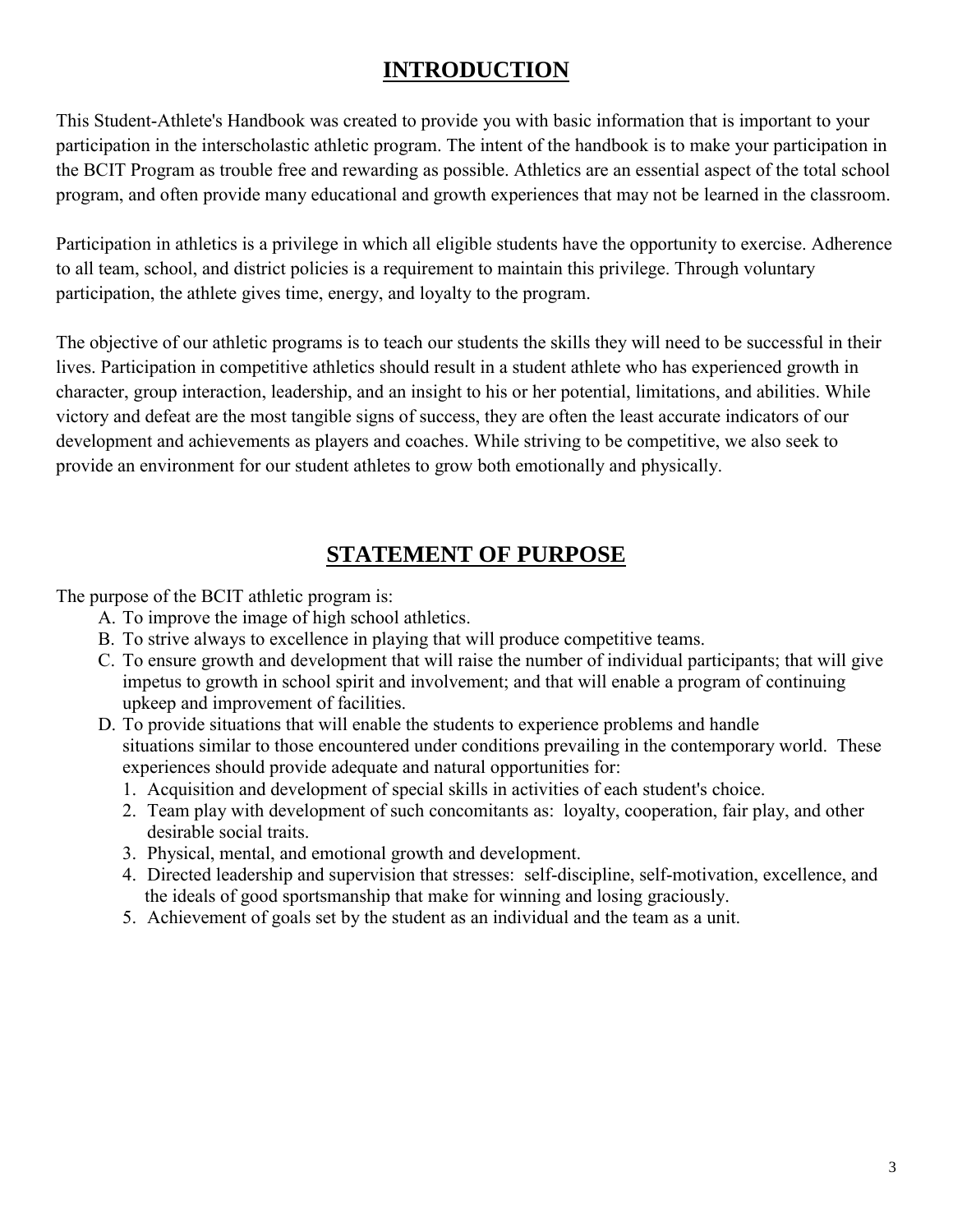# **CODE OF ETHICS FOR STUDENT-ATHLETES**

As a candidate for a sport activity, I agree to faithfully abide by the standards and understandings listed below. I understand that my participation in the activity shown above is a privilege that may be revoked at such time standards are not maintained.

- 1. I will maintain a standard of behavior and dress, on and off of the field that will reflect credit on my school.
- 2. I will endeavor to reach my maximum potential in scholastic achievement.
- 3. I will comply with all training regulations, keeping physically fit and mentally alert.
- 4. I will maintain a high standard of citizenship in and out of school.
- 5. I will be responsible for any/all equipment issued to me, returning it or paying for its replacement.
- 6. I realize busing is a privilege and my conduct will be that which is expected.
- 7. I will attempt to be a leader of my peers both on and off of the field.
- 8. I will be responsible for locking and/or securing my valuables at all times.
- 9. Smoking, alcohol, drugs, and/or other substance use are in direct violation of the most basic training rules and may result in the termination of my participation in the activity.
- 10. I will be held responsible for any inappropriate comments/posts on any social media outlet and that they may result in the termination of my participation in the activity.

# **CODE OF ETHICS FOR PARENTS/GUARDIANS**

As a spectator for a sport activity, I/we agree to faithfully abide by the standards and understandings listed below. I/we understand that my/our attendance at the activity shown above is a privilege that may be revoked at such time standards are not maintained. As spectators, I/we shall:

- 1. Encourage sportsmanship from players, coaches, officials, other parents, and spectators at every athletic contest.
- 2. Exhibit sportsmanship and positive supports for everyone involved in athletic contests.
- 3. Not place a burden on athletics to win games/matches. The primary purpose of interscholastic athletics is to promote the physical, emotional, and social developments of student athletes.
- 4. Not argue or complain about an official's decision; not taunt officials.
- 5. Refrain from being a sideline coach or referee; provide positive support for all players on all teams; never taunt or engage in disrespectful behavior toward a coach.
- 6. Support efforts to provide an environment that is free from drugs, tobacco, and alcohol; refrain from their use at all school-related events.
- 7. Provide consistent guidance and direction to student-athletes to treat all players, coaches, fans, and officials with respect.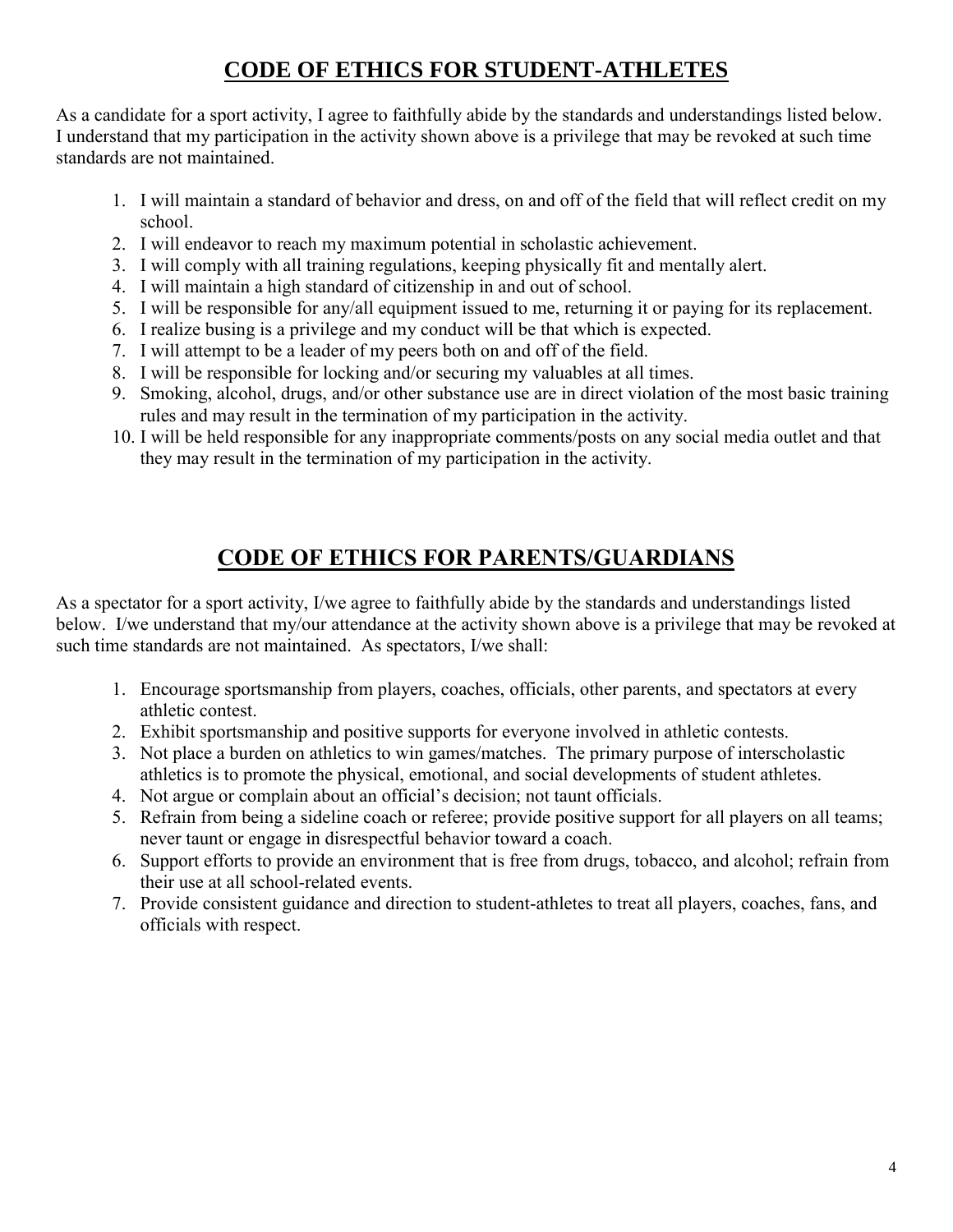# **SPORTSMANSHIP**

The Board of Education requires that all individuals involved in or attending the athletic and intramural programs sponsored by the Board exhibit sportsmanship when representing the school at any athletic event. Sportsmanship is defined as abiding by the rules of the contest as defined or accepted by the participating teams and the gracious acceptance of victory or defeat. In exhibiting sportsmanship all participants shall:

- 1. Understand and follow the rules of the contest;
- 2. Recognize skilled performance of others regardless of affiliation
- 3. Display respect for all individuals participating in the athletic event
- 4. Treat opponents in an empathetic manner; and
- 5. Congratulate opponents in victory or defeat.

Failure to exhibit good sportsmanship shall include, but not be limited to the following conduct:

1. Any person who strikes or physically abuses an official, coach, player or spectator;

2. Any person who intentionally incites participants or spectators to abusive action;

3. Any person who uses obscene gestures or unduly provocative language or action towards officials, coaches, opponents or spectators;

4. Any school or athletic staff member who is publicly critical of a game official or opposing coaches and/or players;

5. Any person who engages in conduct which exhibits bias based on race, color, creed, religion, national origin, ancestry, age, marital status, affectional or sexual orientation or sex, social or economic status, or disability.

6. Schools or school organizations engaging in pre-event activities of an intimidating nature, e.g. use of fog machines, blaring sirens, unusual sound effects or lighting, or similar activities.

7. Other conduct judged by the Athletic Director or Principal to be unsportsmanlike in character.

8. Any violation of the rules of the New Jersey State Interscholastic Athletic Association.

# **MEMBERSHIPS & AFFILIATIONS**

Burlington County Institute of Technology is a member of the New Jersey State Interscholastic Athletic Association (NJSIAA), the Burlington County Scholastic League (BCSL), and the New Jersey Technical Athletic Council (NJTAC). As such, we abide by all the rules, regulations, and by-laws set forth by each.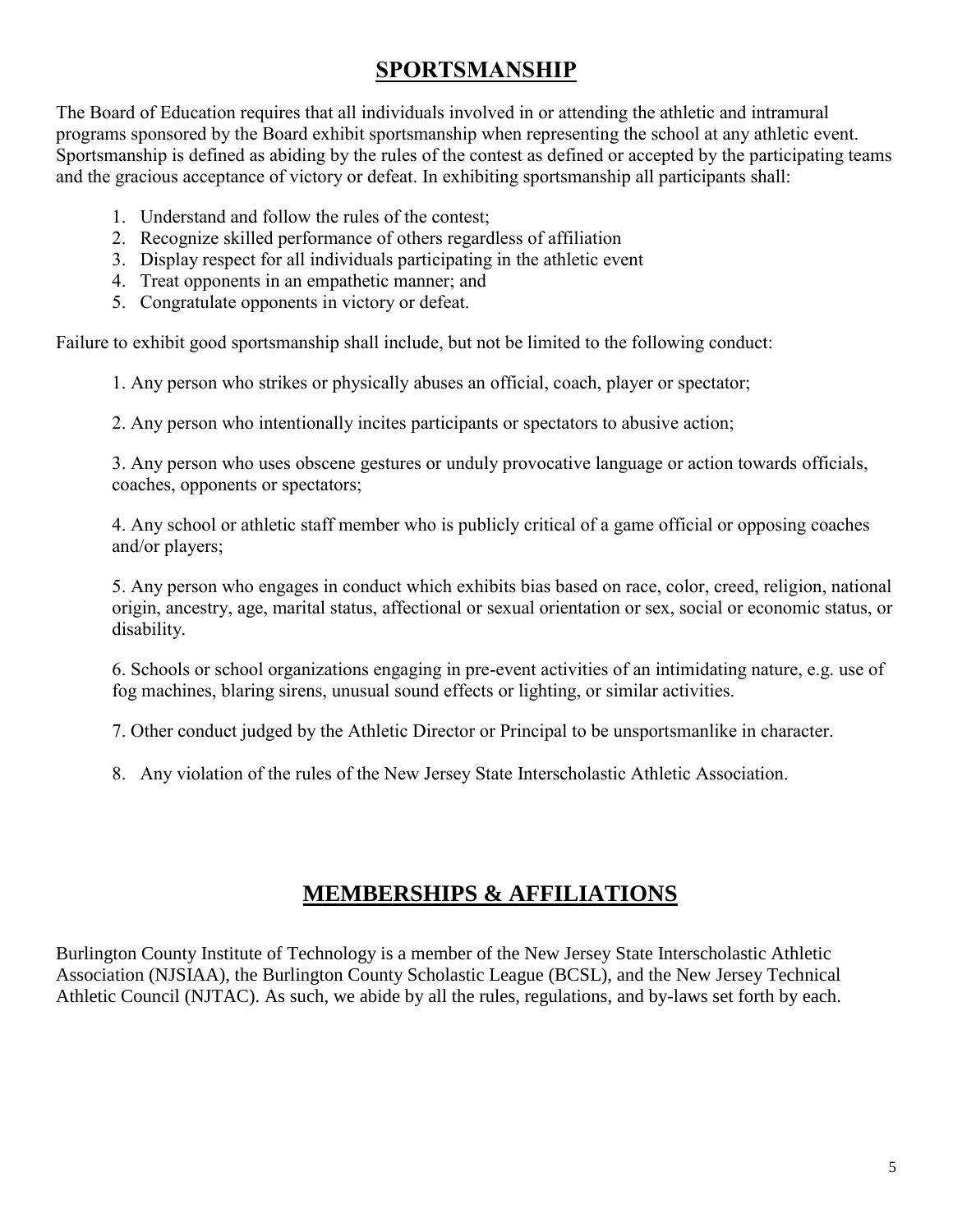# **ELIGIBILITY**

NJSIAA regulations must be followed in all cases of eligibility, transfer, athlete's age, physical examinations, starting dates, use of school equipment, etc. A copy of the NJSIAA constitution and by-laws is available at [www.njsiaa.org.](http://www.njsiaa.org/)

The following NJSIAA rules should be especially understood:

- 1. If a student becomes 19 years old before September 1, he/she is no longer eligible.
- 2. Incoming freshmen students are deemed academically eligible to participate during the fall and winter seasons. A freshman student must be passing a minimum of 15 credits at the end of the first semester to be eligible for the spring season.
- 3. To be eligible for athletic competition during the first semester (September 1 to January 31) a pupil in grades 10, 11, or 12 must have passed 25% of the credits (30) required by the State of New Jersey for graduation (120), during the immediately preceding academic year.
- 4. To be eligible for athletic competition during the second semester (Feb. 1 to June 30), a pupil must have passed the equivalent of 12  $\frac{1}{2}$  % of the credits (15) required by New Jersey for graduation (120) at the close of the preceding semester (Jan. 31). Full-year courses shall be equated as onehalf of the total credits to be gained for the full year to determine credits passed during the immediately preceding semester.
- 5. A student is eligible for no more than eight (8) consecutive semesters beyond Grade Eight. A student may not participate for more than four seasons in any sport after completion of Grade 8. A student's eligibility stops when the student's original class graduates.
- 5. A student who moves into our district and comes to our school from another is eligible at once.
- 6. A student who transfers from another school but does not change his/her address is eligible in 30 days from the start of the regular season if a form is completed by that student. The form must be signed by our Principal and Athletic Supervisor and the Principal and Athletic Supervisor of the school the student came from. This completed form must be sent to the NJSIAA.

BCIT Athletic Policy & Procedures includes the following:

A student who wishes to participate in a program of athletic competition must submit, on a form provided by the district, the signed participation consent of his/her parent(s) or legal guardian(s). The consent of the parent(s) or legal guardian(s) of a student who wishes to participate in a program of athletic competition must include an acknowledgment of the physical hazards that may be encountered in the activity.

A student who wishes to participate in a program of athletic competition must complete along with his/her parent(s) and/or guardian(s) the required online athletic registration.

A student in any grade who fails to observe school rules for student conduct may forfeit his/her eligibility for participation in school district sponsored programs of athletic competition.

Student athletes must pass all courses and maintain a 60% average in their Career Major.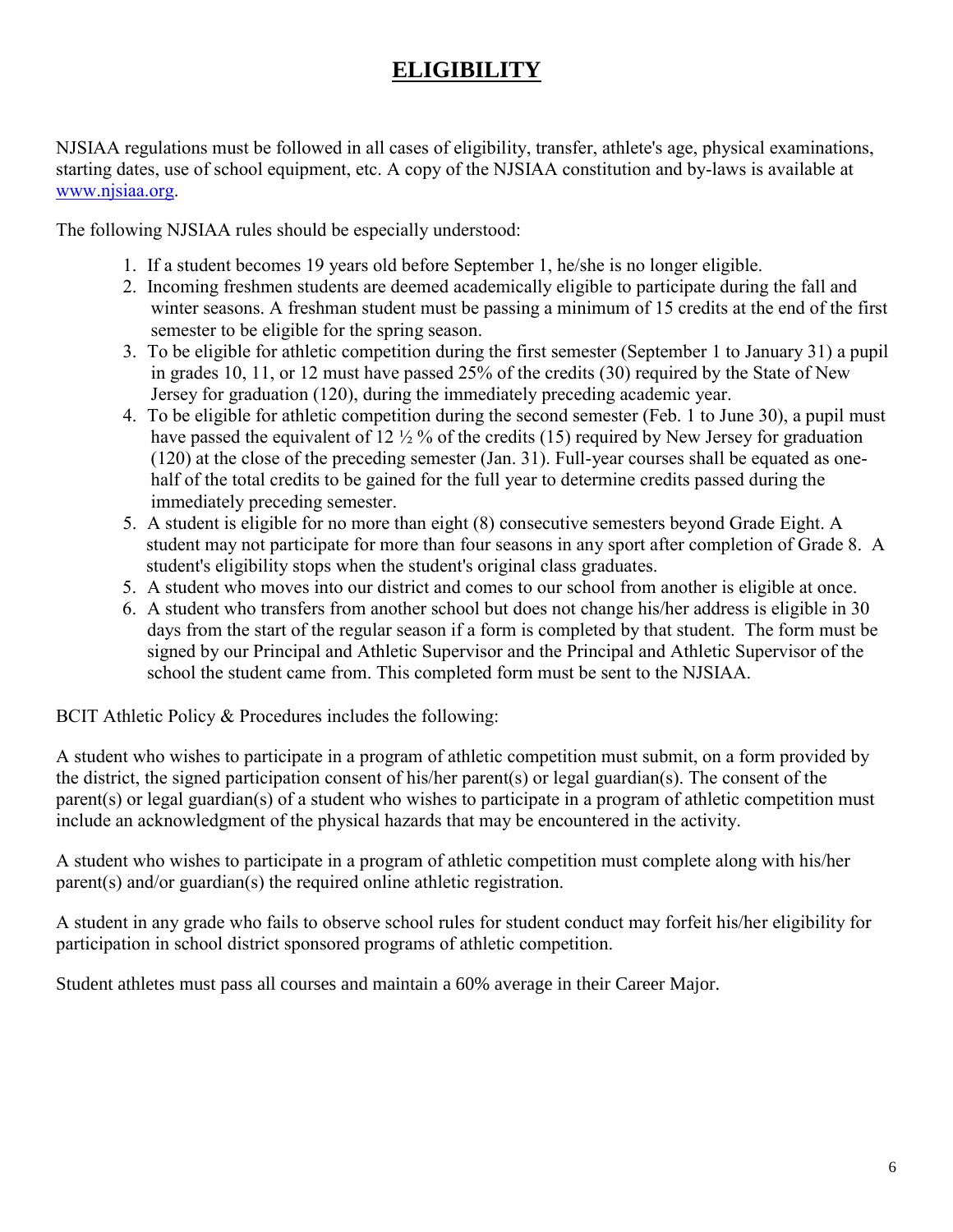# **PHYSICAL EXAMINATIONS**

The state requires that all students must pass a licensed physician's or licensed nurse practitioners physical examination prior to participation in any sport. The school physical form is the only form acceptable and must be reviewed and approved by our school physician. The exam shall be conducted within 365 days prior to the first practice session. The physical exam forms must be placed on file in the nurse's office. A seasonal update form must be submitted if the physical examination is dated more than 90 days prior to the first day of practice.

#### **VALUABLES/LOCKER ROOM**

Students are strongly recommended to lock their personal belongings in their locker. Any valuables such as money, cell phones, jewelry, etc. must be secured. It is imperative that students have their own locks, and not share lockers with other students. Locks must be removed daily however, and may not remain on the lockers past the end of practice.

# **PHYSICAL EDUCATION EXCUSES**

Athletes are not excused from Physical Education classes for any reason including the day of games. Athletes, after presenting the situation to the instructor, may be excused from strenuous activity (i.e. prolonged running) at the discretion of the instructor. Athletes excused from Physical Education class with a medical note may NOT participate in practices or games on their respective teams.

# **TRANSPORTATION**

Students are expected to use school transportation to and from away sporting events. Only the student's parents and/or guardians may transport them from away games. Students may not accept rides from anyone else's parents and/or guardians but their own. Any deviation from this requires a completed travel release form and administrative approval. There will be a late bus provided for students who have remained after school for practice. These buses depart at 5:15 pm (Medford) and 5:30 pm (Westampton). If an athletic contest will extend past this time, parents and/or guardians are expected to provide transportation for their own children. Coaches should not be expected to remain more than a reasonable amount of time after the contest has ended.

### **TRY-OUTS & CUTS**

It is recognized that each sport has unique requirements regarding try-outs and cuts. Students unable to participate during the try-out period may be unable to participate as determined by the coach and AD. When necessary to utilize try-outs and cuts, selections of athletes must be based upon each candidate's skills, abilities, work ethic, and attitudes. The process and criteria for try-outs and decision regarding cuts must be clearly documented by coaches and approved by the AD. The AD and/or Principal are responsible to hear parent complains/appeals. The Principal's determination is final.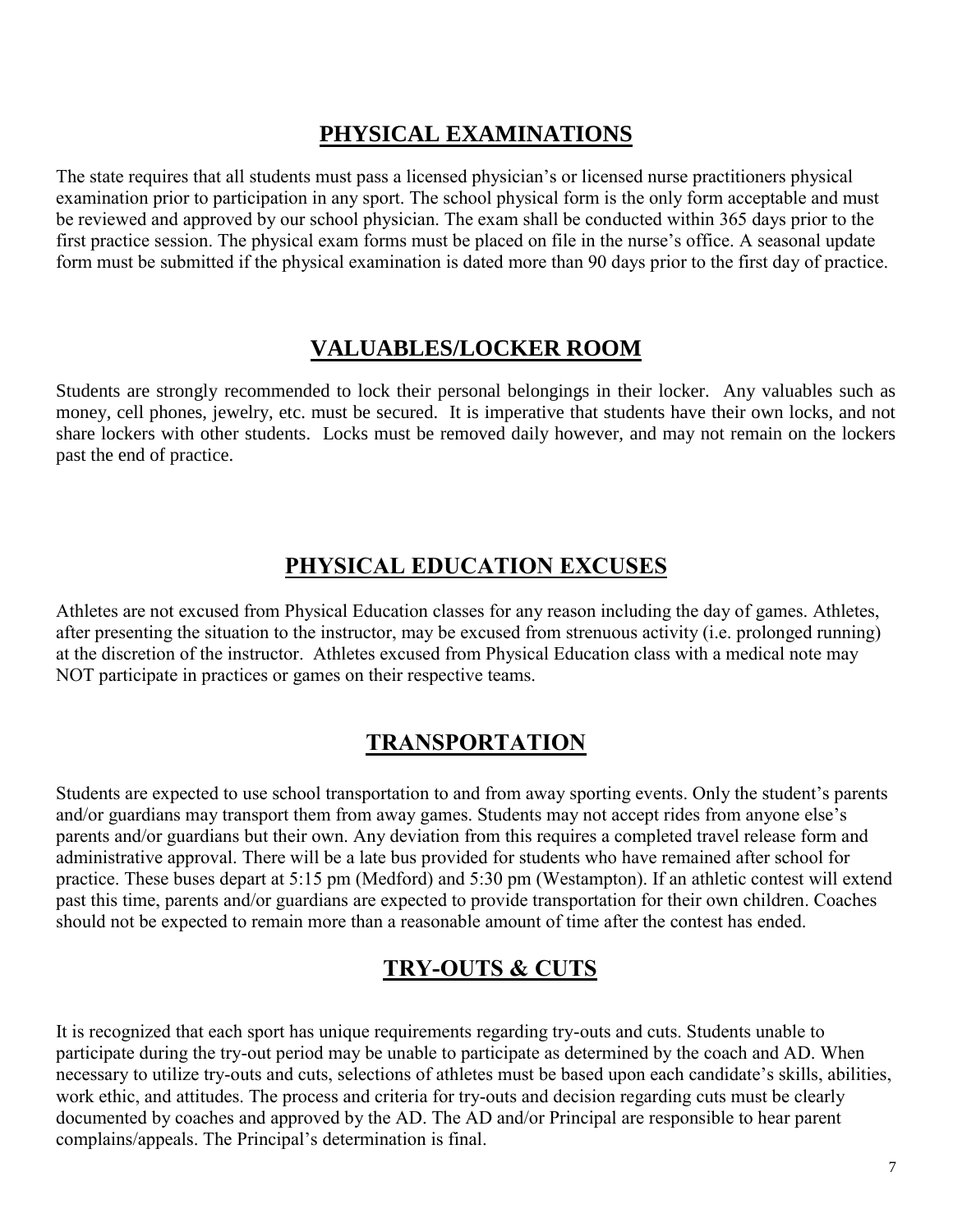# **DISCIPLINE AND BEHAVIOR**

When a student voluntarily becomes part of an athletic team, he/she also becomes a highly visible representative of the Burlington County Institute of Technology School District. As such, he/she must demonstrate behavior that presents our school in a positive way both as a team member and as a member of the student body. For this purpose, the following rules are in place:

- 1. Suspensions totaling 5 or more days out of school may result in recommendation for team dismissal.
- 2. Poor attendance may be grounds for team dismissal.
- 3. An athlete cannot participate in any practices, games or scrimmages if absent and/or suspended out of school.
- 4. If an athlete successfully completes a day of In-School Suspension, he or she may participate the same day if it does not require early dismissal.
- 5. Athletes demonstrating lack of self-control during athletic participation will be immediately removed from athletic activities pending further action.
- 6. All rules governing discipline of athletes during an athletic event will be followed and enforced by the coaching staff. For example, when a player is ejected by an official, that player must leave the field or court and not return during the event.
- 7. Infractions of BCIT Discipline Code while participating in an athletic contest will be enforced similarly as if the same infraction occurred during the school day.
- 8. Student-athletes are responsible for all school equipment issued to them.

#### **HAZING**

Hazing activities of any type are inconsistent with the school's philosophy and are strictly prohibited at all times. Hazing is defined as any activity that recklessly or intentionally endangers the mental health, physical health, or safety of a student for the purposes of initiation or membership in any school activity recognized by the Board of Education.

The endangerment of mental health shall include but not be limited to any activity that would subject an individual to extreme mental stress. Examples of this may be prolonged sleep deprivation, forced prolonged exclusion from social contact, forced conduct that could lead to extreme embarrassment, or any forced activity that could affect the mental health or dignity or the individual.

The endangerment of physical health shall include but not be limited to any brutality of a physical nature. This includes whipping, beating, branding, forced calisthenics, exposure to the elements, forced consumption of food, alcoholic beverages or controlled dangerous substances, or forced physical activity that could adversely affect the physical health or safety of the individual.

All hazing activity, whether by an individual or a group, shall be presumed to be a forced activity, even if a student willingly participates. Any form of initiation or harassment, as part of any school sponsored student activity will not be tolerated. No student, teacher, coach, advisor, volunteer, or school employee shall plan, direct, encourage, assist, or engage in any hazing activity.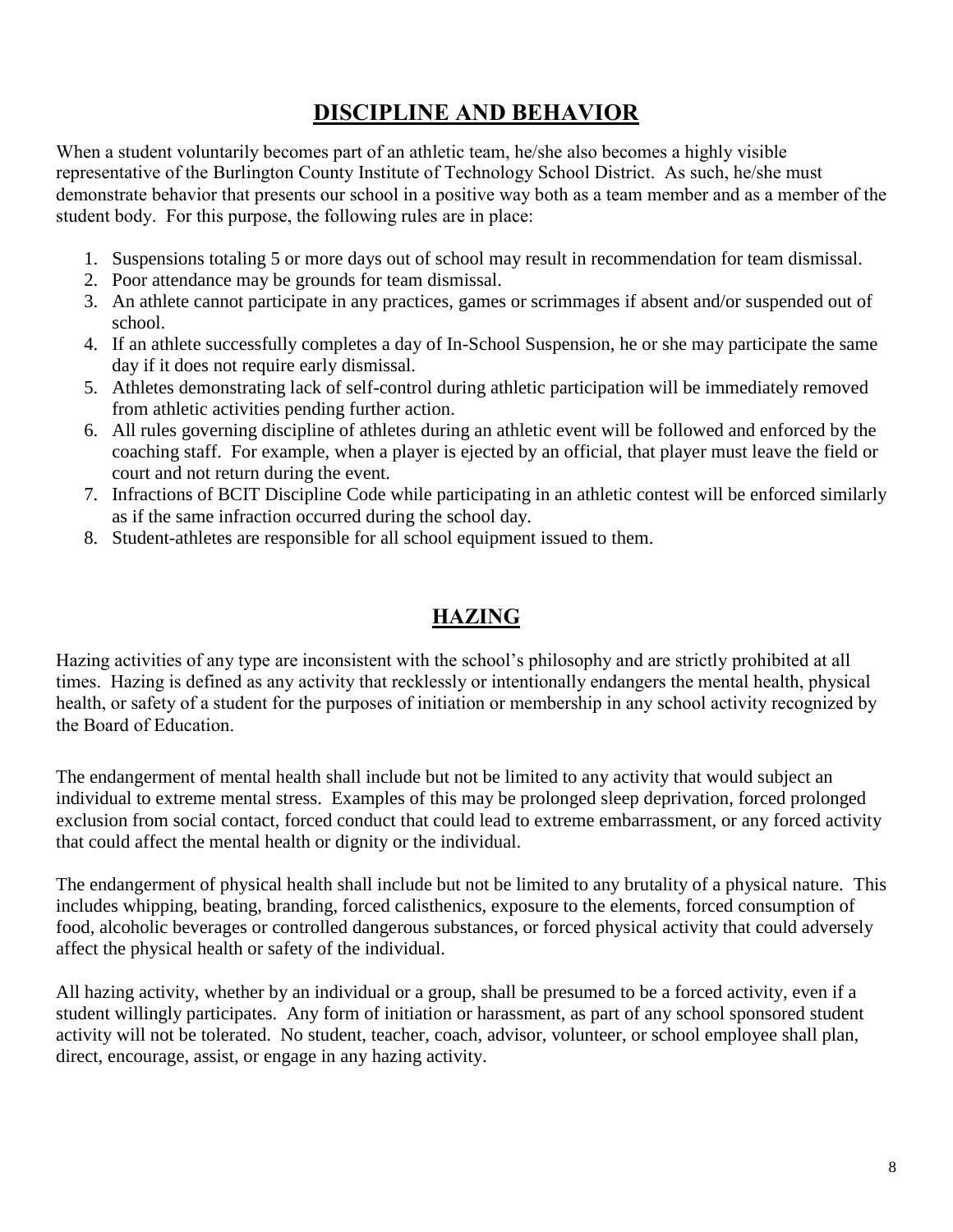# **HARASSMENT, INTIMIDATION, AND BULLYING (HIB)**

Acts of HIB are strictly prohibited per Policy #5512. This Policy applies at all times during athletic activities, practices, and events.

### **AWARDS**

In order to qualify for an award, the athlete must complete the season except in cases where he or she is injured while participating in the program. Special exceptions will be ruled by the AD. The following rules will apply:

- 1. If the athlete participates at the JV level, he/she will receive a JV Award.
- 2. If the athlete participates at the Varsity level, he/she will receive a Varsity Award. Special consideration will be given to Seniors who complete the season.
- 3. In the case where the athlete participates at both JV and Varsity levels, the following guidelines will apply:
- Soccer- play in half of the halves
- Cross Country- score in half of the meets or qualify to compete in the S.J. Sectional or State Championship Meet
- $\bullet$  Field Hockey play in half of the halves
- Wrestling- compete in half of the matches
- Basketball- play in half of the quarters
- Bowling- compete in half of the matches
- Softball- play in half of the games
- Baseball- play in half of the games
- Cheerleading-cheer at all of the contests

#### Special Consideration

- 1. Any athlete who is injured in a game, scrimmage or practice and who the coach feels would have earned a varsity letter and/or a JV certificate shall receive the letter. Studentathletes who are injured are still expected to remain as part of the team and attend practices and/or games to receive letters and/or awards.
- 2. Managers shall receive the same awards as players, if recommended by the head coach.

#### Special Awards

Certain special awards are presented each year at the Sports Banquet for both campuses. These include:

1. NJSIAA Scholar Athlete Award- Selection of a student for this award is done according to NJSIAA guidelines. The student will have the privilege of attending the annual luncheon, where he or she has a chance to be randomly selected for a number of scholarship awards. The student will also have their name engraved on the NJSIAA Scholar Athlete plaque and receive an award presented at the luncheon.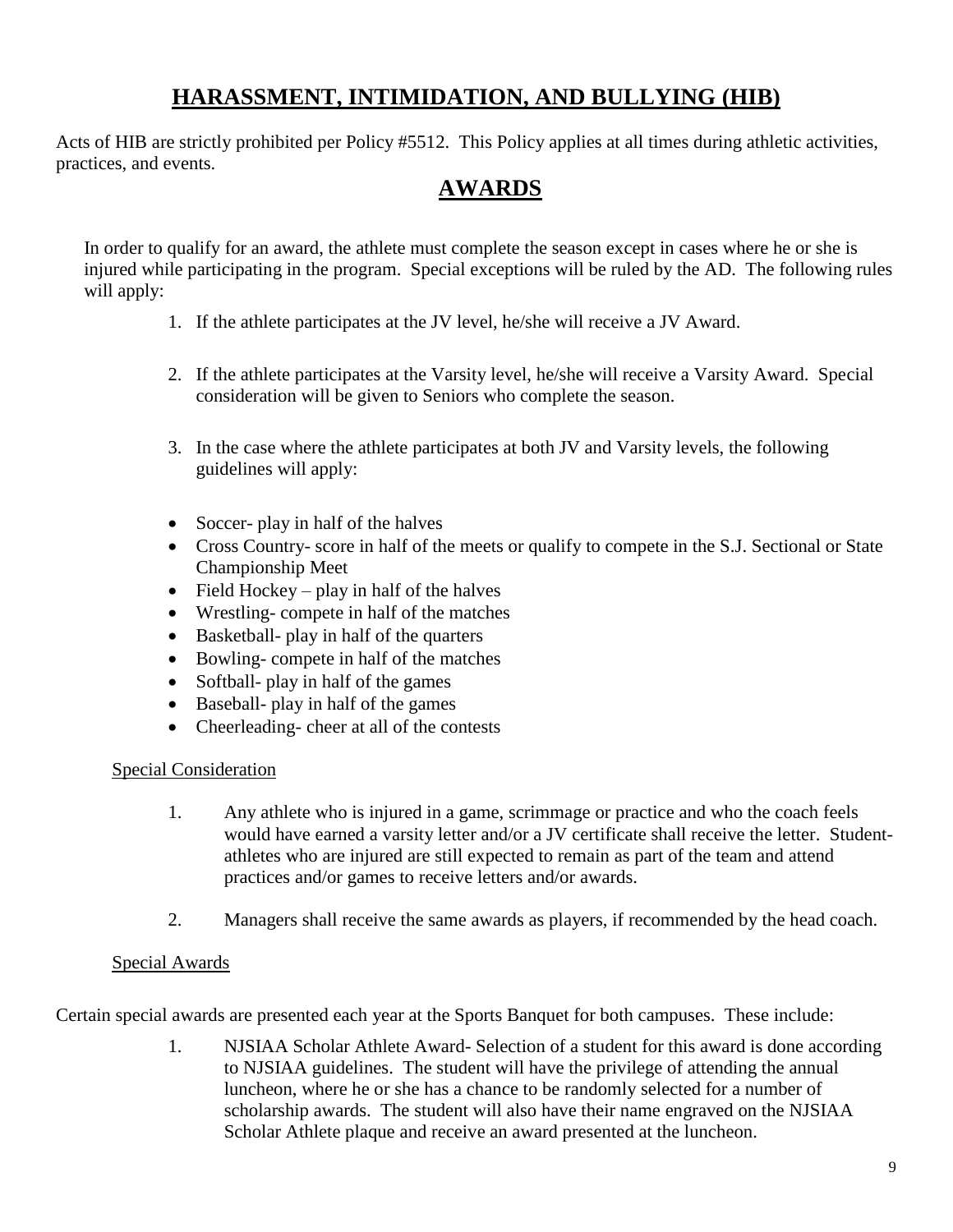- 2. Male and Female Athletes of the Year- Criteria for these awards are as follows:
	- Number of years of participation in Varsity sports
	- Number of Varsity seasons completed
	- All-star recognition by the league may also be taken into consideration
- 3. Additional (Optional) Special Awards (ie: NJTAC, Most Courageous, Unsung Hero, Sportsmanship)- The Athletic Director and coaching staff will select these award winners.

# **ATHLETIC EQUIPMENT AND UNIFORMS**

Student-athletes are responsible for lost or stolen equipment. They will pay the replacement cost of any lost, stolen, or vandalized item.

# **ATHLETIC TRAINER**

The Athletic Trainer serves as a support person for the entire athletic program. All student athletes who sustain injuries are to be seen by the Athletic Trainer. The Trainer is also responsible for clearing athletes who have been injured for return to participation. Coaches must abide by the Trainer's decision. There will be no exceptions. For example, if the Athletic Trainer has sidelined an athlete due to injury, the athlete may not participate in any type of physical activity until the Trainer re-evaluates the athlete and deems him or her fit for participation. If the athlete was seen by a physician, the Trainer will require a written note from that physician with a release date for the athlete to return to participation. The Trainer is unable to clear the athlete without the physician's note.

Coaches, student-athletes, and parents are encouraged to use the trainer as a resource. The Athletic Trainer is present at practices, home contests and other events as appropriate. He or she will also assist in the coordination of school physicals in conjunction with the School Nurse and Athletic Director. The trainer is available at times during or after the school day for rehabilitation and injury assessment of student athletes, parent and physician communication and status reports for the coaches.